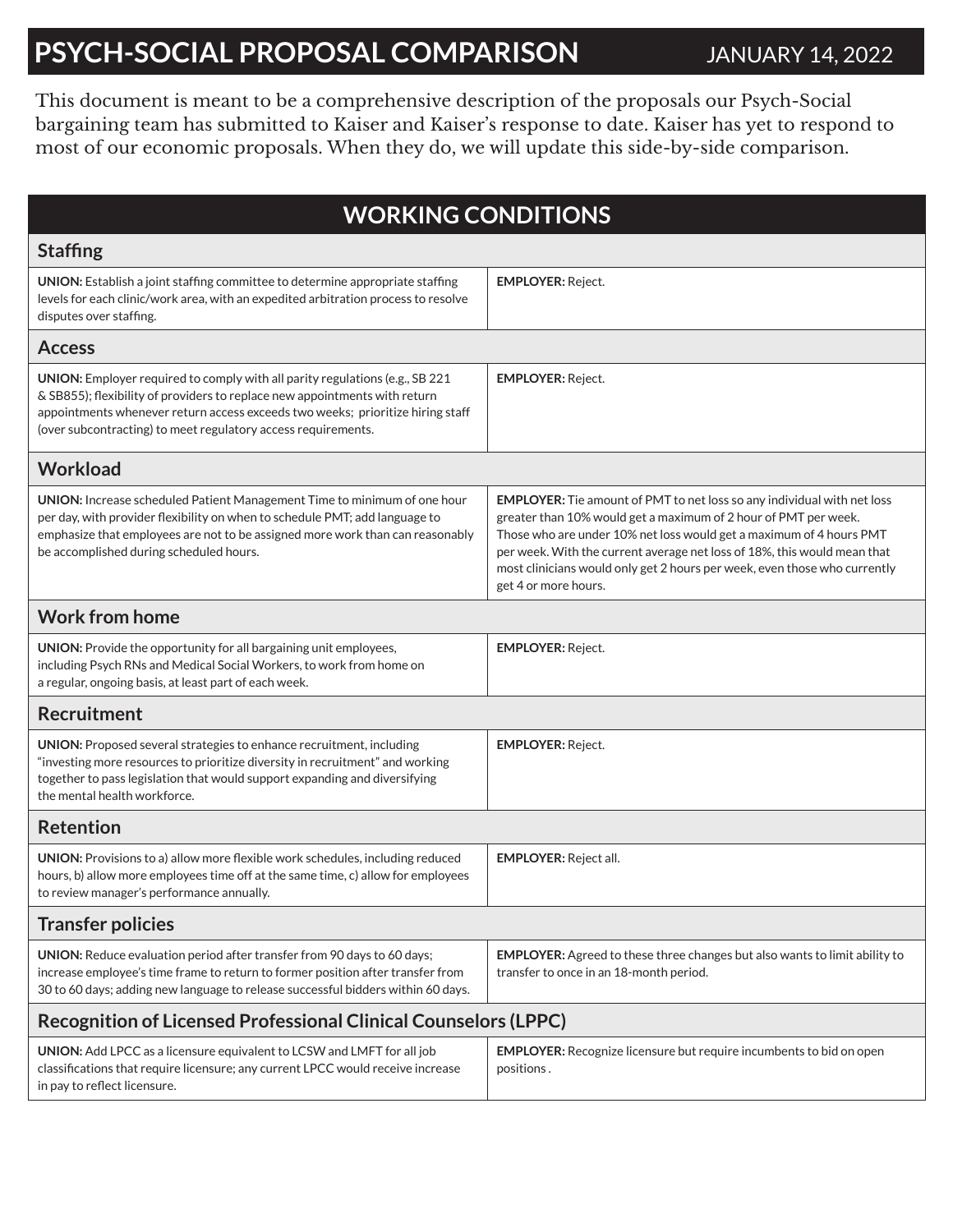### **PSYCH-SOCIAL PROPOSAL COMPARISON** JANUARY 14, 2022

| <b>BENEFITS</b>                                                                                                                                                                       |                                                                                                                                                                                                                                                                                                       |  |
|---------------------------------------------------------------------------------------------------------------------------------------------------------------------------------------|-------------------------------------------------------------------------------------------------------------------------------------------------------------------------------------------------------------------------------------------------------------------------------------------------------|--|
| <b>Medical</b>                                                                                                                                                                        |                                                                                                                                                                                                                                                                                                       |  |
| UNION: Decrease co-pays to \$5 for MD visit, \$5 for prescription drugs; extend<br>Alternative Mental Health benefit to eligible dependents, without the need for a<br>denial letter. | <b>EMPLOYER: Reject.</b>                                                                                                                                                                                                                                                                              |  |
| <b>Dental</b>                                                                                                                                                                         |                                                                                                                                                                                                                                                                                                       |  |
| UNION: Increase amount employer pays from 70% to 80% of usual and<br>customary charges.                                                                                               | <b>EMPLOYER: Reject.</b>                                                                                                                                                                                                                                                                              |  |
| <b>Retiree medical</b>                                                                                                                                                                |                                                                                                                                                                                                                                                                                                       |  |
| <b>UNION:</b> Additional \$10,000 added to HRA account when retiree reaches<br>85 years of age.                                                                                       | <b>EMPLOYER:</b> No proposal (still considering).                                                                                                                                                                                                                                                     |  |
| <b>Pension</b>                                                                                                                                                                        |                                                                                                                                                                                                                                                                                                       |  |
| UNION: Restore defined benefit pension for those hired since 2015 or raise<br>employer contribution to retirement savings plan from 6% to 10%.                                        | <b>EMPLOYER: Reject.</b>                                                                                                                                                                                                                                                                              |  |
| <b>Holidays</b>                                                                                                                                                                       |                                                                                                                                                                                                                                                                                                       |  |
| UNION: Add MLK Jr. Day and Juneteenth as paid holidays; clarify language so<br>employees working flexible schedules don't lose pay during a holiday week.                             | <b>EMPLOYER:</b> Reject (although Kaiser has publicly announced they will start<br>honoring MLK Jr. Day next year).                                                                                                                                                                                   |  |
| <b>Educational leave</b>                                                                                                                                                              |                                                                                                                                                                                                                                                                                                       |  |
| UNION: Allow for carryover of Ed Leave if not used in calendar year, with<br>maximum accrual of 10 days.                                                                              | <b>EMPLOYER: No response.</b>                                                                                                                                                                                                                                                                         |  |
| Leaves of absence                                                                                                                                                                     |                                                                                                                                                                                                                                                                                                       |  |
| <b>UNION:</b> Continue ETO accruals for duration of FMLA, CRFA and Pregnancy<br>Disability Leaves.                                                                                    | <b>EMPLOYER: Reject.</b>                                                                                                                                                                                                                                                                              |  |
| <b>Vacation</b>                                                                                                                                                                       |                                                                                                                                                                                                                                                                                                       |  |
| UNION: No proposed changes.                                                                                                                                                           | EMPLOYER: Change current practice for granting of vacation requests to re-<br>quire employees in all departments to make their vacation requests during a<br>designated period once each year; senior employees would have preference<br>for only one of their first requested weeks off.             |  |
| <b>Student loan repayment</b>                                                                                                                                                         |                                                                                                                                                                                                                                                                                                       |  |
| UNION: Extend program to cover all loans, regardless of date procured;<br>double the maximum amount of repayment.                                                                     | <b>EMPLOYER:</b> No proposal (still considering).                                                                                                                                                                                                                                                     |  |
| <b>COMPENSATION</b>                                                                                                                                                                   |                                                                                                                                                                                                                                                                                                       |  |
| <b>Bilingual differential</b>                                                                                                                                                         |                                                                                                                                                                                                                                                                                                       |  |
| UNION: Increase to 5% of base rate and add languages covered.                                                                                                                         | <b>EMPLOYER:</b> Remain at \$1/hour and no additional languages covered.                                                                                                                                                                                                                              |  |
| Performance incentive plan                                                                                                                                                            |                                                                                                                                                                                                                                                                                                       |  |
| <b>UNION:</b> Continue Performance Improvement Plan with metrics mutually<br>agreed to by the parties and a maximum annual payout of \$5,000 for full-time<br>employees.              | <b>EMPLOYER:</b> No response.                                                                                                                                                                                                                                                                         |  |
| <b>Wage rates</b>                                                                                                                                                                     |                                                                                                                                                                                                                                                                                                       |  |
| UNION: 4% increase for each year of the contract; increase minimum starting<br>rate by eliminating the first two steps of the wage scale.                                             | <b>EMPLOYER:</b> New employees would be placed on a new wage scale with<br>starting rates at least 20% less than current start rates (depending on<br>geography) and top rates less than current start rates; current employees<br>would get 1% wage increase and 1% bonus each year of the contract. |  |